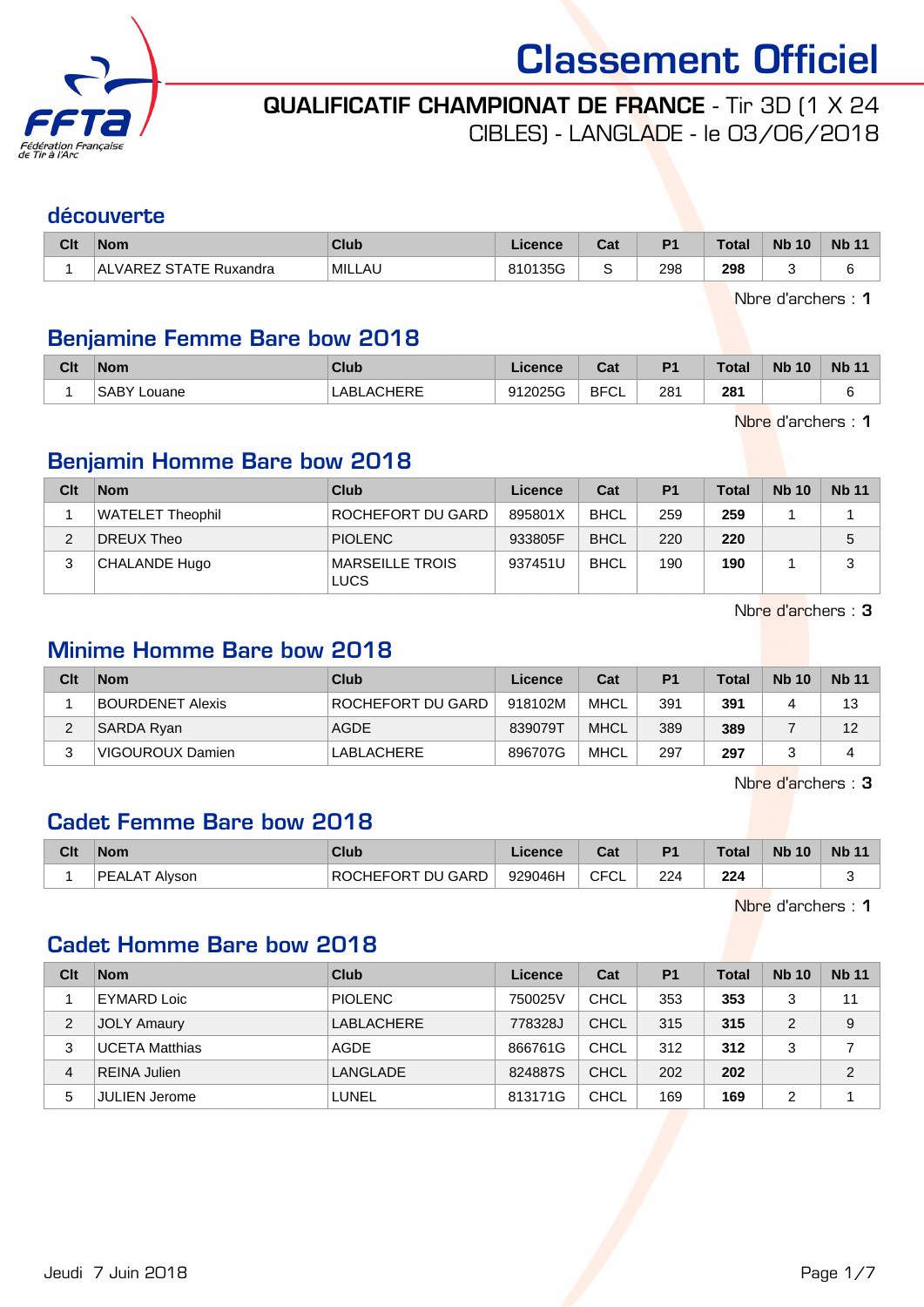

QUALIFICATIF CHAMPIONAT DE FRANCE - Tir 3D (1 X 24

CIBLES) - LANGLADE - le 03/06/2018

#### Cadet Homme Bare bow 2018 (Suite)

| Clt                           | <b>Nom</b>          | Club    | Licence | ົາປ<br>⊍aι  | D <sub>1</sub> | <b>Total</b>  | <b>N<sub>b</sub></b><br>10 | <b>Nb 11</b> |
|-------------------------------|---------------------|---------|---------|-------------|----------------|---------------|----------------------------|--------------|
| $\overline{\phantom{0}}$<br>∼ | DREUX TH<br>homas ، | PIOLENC | 885050L | <b>CHCL</b> | 148            | 148<br>$\sim$ |                            |              |

Nbre d'archers : 6

#### Senior Femme Bare bow 2018

| Clt | <b>Nom</b>               | Club           | Licence | Cat  | P <sub>1</sub> | Total | <b>Nb 10</b> | <b>Nb 11</b> |
|-----|--------------------------|----------------|---------|------|----------------|-------|--------------|--------------|
|     | LEGRAND ValErie          | <b>MIRAMAS</b> | 808113J | SFCL | 327            | 327   |              |              |
| _   | <b>ISERRANO Delphine</b> | PIERRELATTE    | 909546M | SFCL | 305            | 305   | ື            | 6            |

Nbre d'archers : 2

### Senior Homme Bare bow 2018

| Clt | <b>Nom</b>             | Club              | Licence | Cat  | P <sub>1</sub> | <b>Total</b> | <b>Nb 10</b> | <b>Nb 11</b> |
|-----|------------------------|-------------------|---------|------|----------------|--------------|--------------|--------------|
|     | IMARTIN TEYSSIER David | ROCHEFORT DU GARD | 712371S | SHCL | 390            | 390          |              | 12           |
| ົ   | CABRERA Angel          | <b>ROBION</b>     | 930295R | SHCL | 251            | 251          |              | 5            |
|     | DREUX Stephane         | <b>PIOLENC</b>    | 924401J | SHCL | 248            | 248          |              |              |

Nbre d'archers : 3

# Vétéran Femme Bare bow 2018

| Clt | <b>Nom</b>                  | Club              | Licence | Cat         | P <sub>1</sub> | <b>Total</b> | <b>Nb 10</b> | <b>Nb 11</b> |
|-----|-----------------------------|-------------------|---------|-------------|----------------|--------------|--------------|--------------|
|     | MAURY Christine             | <b>BIZANET</b>    | 675504U | <b>VFCL</b> | 347            | 347          | 5            | 11           |
| 2   | <b>EYMARD Sylvie</b>        | <b>PIOLENC</b>    | 883978W | VFCL        | 338            | 338          | 5            | 8            |
| 3   | <b>ARIFON Catherine</b>     | LABLACHERE        | 601903T | <b>VFCL</b> | 314            | 314          | 4            | 12           |
| 4   | <b>CHAMPLAINE Catherine</b> | LUNEL             | 740559F | <b>VFCL</b> | 297            | 297          | 2            | 5            |
| 5   | <b>GAFFET Nathalie</b>      | ROCHEFORT DU GARD | 914078N | <b>VFCL</b> | 259            | 259          |              | 4            |

Nbre d'archers : 5

## Vétéran Homme Bare bow 2018

| Clt            | <b>Nom</b>                 | <b>Club</b>                           | Licence | Cat          | <b>P1</b> | <b>Total</b> | <b>Nb 10</b>   | <b>Nb 11</b> |
|----------------|----------------------------|---------------------------------------|---------|--------------|-----------|--------------|----------------|--------------|
|                | <b>EYMARD Lionel</b>       | <b>PIOLENC</b>                        | 860883T | <b>VHCL</b>  | 421       | 421          | 5              | 17           |
| 2              | <b>MAHIEU Eric</b>         | <b>MARSEILLE TROIS</b><br><b>LUCS</b> | 761729S | <b>VHCL</b>  | 381       | 381          | 5              | 13           |
| 3              | <b>BRASSEUR Alain</b>      | ROQUEBRUN PAR<br><b>CESSENON</b>      | 207754V | <b>SVHCL</b> | 317       | 317          | $\mathfrak{p}$ | 6            |
| $\overline{4}$ | <b>GIMENO Blas</b>         | <b>MARSEILLE TROIS</b><br><b>LUCS</b> | 363708K | <b>SVHCL</b> | 301       | 301          |                | 5            |
| 5              | DEMEYER Jean Michel        | <b>LABLACHERE</b>                     | 613088A | <b>SVHCL</b> | 290       | 290          | 4              | 3            |
| 6              | <b>BERDOU Jean-Jacques</b> | LUNEL                                 | 665093C | <b>SVHCL</b> | 273       | 273          | 3              | 8            |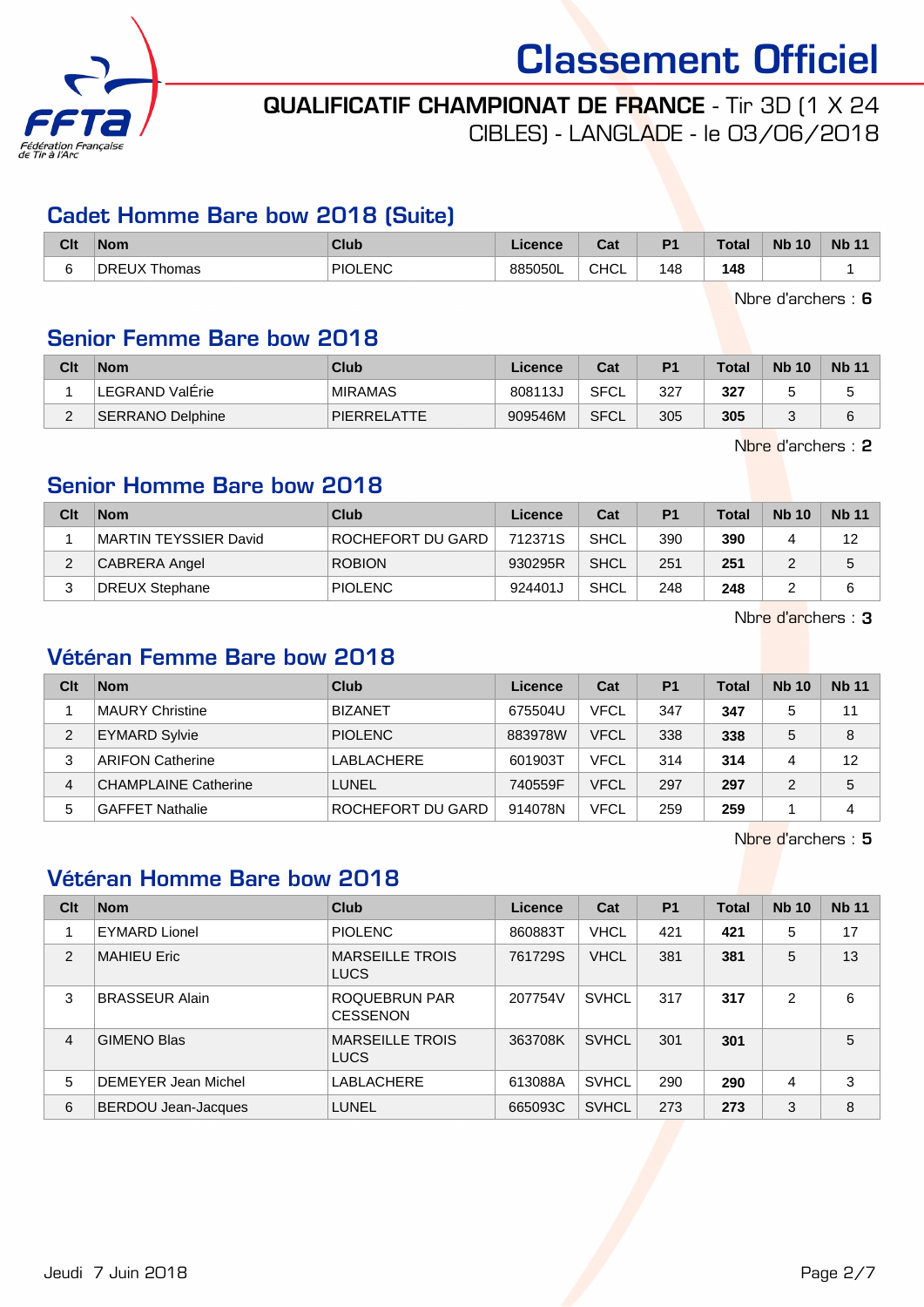

# QUALIFICATIF CHAMPIONAT DE FRANCE - Tir 3D (1 X 24

CIBLES) - LANGLADE - le 03/06/2018

### Vétéran Homme Bare bow 2018 (Suite)

| Clt | <b>Nom</b>                | Club            | Licence | r.,<br>ua   | D <sub>4</sub> | <b>Total</b> | <b>Nb</b><br>10 | <b>Nb</b> |
|-----|---------------------------|-----------------|---------|-------------|----------------|--------------|-----------------|-----------|
| -   | BC<br>ווו ור<br>F Patrick | <b>BONNIEUX</b> | 696547S | <b>VHCL</b> | つフつ<br>ے اے    | ^70<br>212   |                 | ∼         |

Nbre d'archers : 7

# Senior Femme Arc à poulies nu 2018

| Clt    | <b>Nom</b>        | Club          | Licence | Cat         | P <sub>1</sub> | Total | <b>Nb 10</b> | <b>Nb 11</b> |
|--------|-------------------|---------------|---------|-------------|----------------|-------|--------------|--------------|
|        | PHILIPPE Gael     | <b>ROBION</b> | 330848T | <b>SFCO</b> | 434            | 434   | 10           | 16           |
| C      | MONTIEL Laetitia  | LANGLADE      | 405003W | <b>SFCO</b> | 374            | 374   |              | 15           |
| ◠<br>ື | MENARDAIS MElanie | <b>ROBION</b> | 884606D | <b>SFCO</b> | 329            | 329   |              |              |

Nbre d'archers : 3

## Senior Homme Arc à poulies nu 2018

| Clt    | <b>Nom</b>              | Club          | Licence | Cat         | <b>P1</b> | <b>Total</b> | <b>Nb 10</b> | <b>Nb 11</b> |
|--------|-------------------------|---------------|---------|-------------|-----------|--------------|--------------|--------------|
|        | <b>JESSON Nicolas</b>   | LANGLADE      | 462617V | <b>SHCO</b> | 381       | 381          |              | ۱4           |
| $\sim$ | <b>SEEMANN Frederic</b> | <b>ROBION</b> | 934008B | <b>SHCO</b> | 303       | 303          | ື            |              |

Nbre d'archers : 2

# Vétéran Femme Arc à poulies nu 2018

| Clt | <b>Nom</b>              | Club                             | Licence | Cat          | P <sub>1</sub> | Total | <b>Nb 10</b> | <b>Nb 11</b> |
|-----|-------------------------|----------------------------------|---------|--------------|----------------|-------|--------------|--------------|
|     | MORARD Danielle         | <b>BONNIEUX</b>                  | 090253B | <b>SVFCO</b> | 359            | 359   | 6            | 8            |
| 2   | VALETTE-HERLEIN Pascale | <b>BIZANET</b>                   | 274335R | <b>VFCO</b>  | 346            | 346   | 8            | 5            |
| 3   | <b>HOUBRON Monique</b>  | <b>PIERRELATTE</b>               | 759192J | <b>SVFCO</b> | 314            | 314   | っ            | 9            |
| 4   | DELBOSC Dolores         | LAVELANET                        | 839200Z | <b>VFCO</b>  | 311            | 311   |              | 10           |
| 5   | <b>BRASSEUR Aline</b>   | ROQUEBRUN PAR<br><b>CESSENON</b> | 673824T | <b>SVFCO</b> | 271            | 271   |              | 5            |

Nbre d'archers : 5

### Vétéran Homme Arc à poulies nu 2018

| Clt | <b>Nom</b>               | Club                 | Licence | Cat          | P <sub>1</sub> | <b>Total</b> | <b>Nb 10</b>   | <b>Nb 11</b> |
|-----|--------------------------|----------------------|---------|--------------|----------------|--------------|----------------|--------------|
|     | <b>MASSE Alain</b>       | <b>CHIRAC</b>        | 430877V | <b>VHCO</b>  | 432            | 432          | 9              | 18           |
| 2   | <b>MAURY Max</b>         | <b>BIZANET</b>       | 074667K | <b>VHCO</b>  | 431            | 431          | 9              | 14           |
| 3   | <b>DUPUY Rene</b>        | <b>MONTPEYROUX</b>   | 391242N | <b>SVHCO</b> | 400            | 400          | 8              | 9            |
| 4   | <b>BONOMO Jacques</b>    | <b>MONTPEYROUX</b>   | 736944B | <b>VHCO</b>  | 399            | 399          | 7              | 9            |
| 5   | COQUEL Jean-Claude       | AGDE                 | 397811D | <b>SVHCO</b> | 364            | 364          | $\overline{2}$ | 12           |
| 6   | <b>RIVOALLAN Bruno</b>   | LANGLADE             | 887449U | <b>SVHCO</b> | 339            | 339          | 6              | 7            |
| 7   | <b>LUCET Jean-Pierre</b> | <b>COURNONTERRAL</b> | 691355Y | <b>VHCO</b>  | 314            | 314          | 3              | 8            |
| 8   | <b>VALETTE Jean-Paul</b> | <b>BIZANET</b>       | 739475C | <b>VHCO</b>  | 312            | 312          |                | 7            |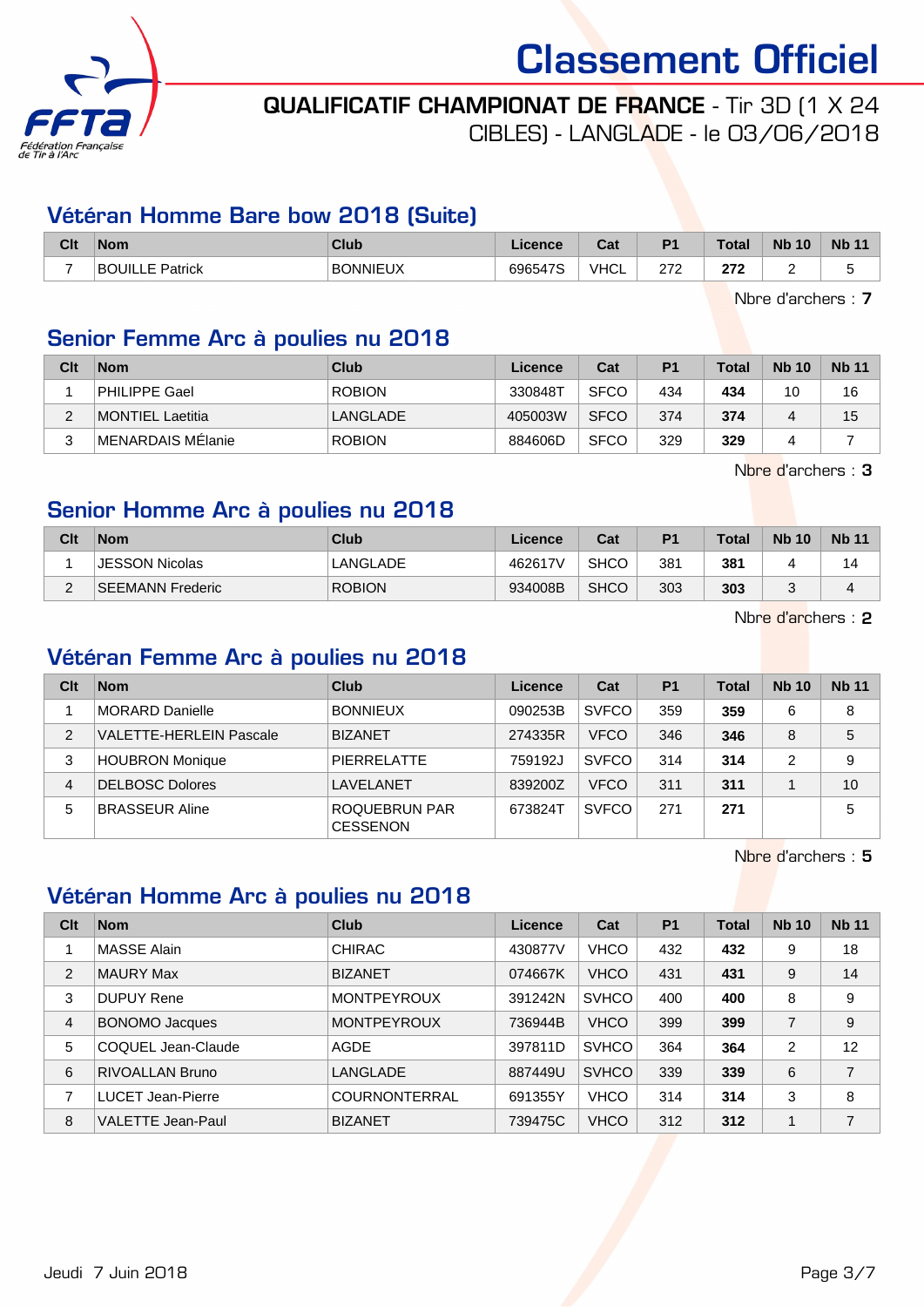

# QUALIFICATIF CHAMPIONAT DE FRANCE - Tir 3D (1 X 24

CIBLES) - LANGLADE - le 03/06/2018

### Vétéran Homme Arc à poulies nu 2018 (Suite)

| Clt | <b>Nom</b>    | <b>Club</b>        | Licence | <b>Dol</b><br>uai | D <sub>1</sub> | <b>Total</b> | <b>Nb</b><br>10 | <b>Nb</b> |
|-----|---------------|--------------------|---------|-------------------|----------------|--------------|-----------------|-----------|
|     | BOSC.<br>Eloi | <b>ANET</b><br>AVF | 839198X | <b>SVHCO</b>      | 280<br>__      | 280<br>$ -$  |                 |           |

Nbre d'archers : 9

### Junior Homme Arc Droit 2018

| Clt | <b>Nom</b>          | Club              | .icence | $R_{\rm{eff}}$<br>ual | D <sub>1</sub> | <b>Total</b> | <b>N<sub>b</sub></b><br>10 | <b>Nb 11</b> |
|-----|---------------------|-------------------|---------|-----------------------|----------------|--------------|----------------------------|--------------|
|     | <b>JUDAS Arnaud</b> | <b>SEBONCOURT</b> | 806530N | <b>CHAD</b>           | 258            | 258          |                            |              |

Nbre d'archers : 1

## Senior Femme Arc Droit 2018

| Clt | <b>Nom</b>      | Club        | Licence | Cat         | P <sub>1</sub> | <b>Total</b> | <b>Nb 10</b> | <b>Nb 11</b> |
|-----|-----------------|-------------|---------|-------------|----------------|--------------|--------------|--------------|
|     | GODZIK Sabine   | ANDUZE      | 370368Z | <b>SFAD</b> | 197            | 197          |              |              |
| ∼   | SARDA Angelique | <b>AGDE</b> | 880741C | <b>SFAD</b> | 156            | 156          |              |              |

Nbre d'archers : 2

## Senior Homme Arc Droit 2018

| Clt | <b>Nom</b>             | Club          | Licence | Cat         | P <sub>1</sub> | <b>Total</b> | <b>Nb 10</b> | <b>Nb 11</b> |
|-----|------------------------|---------------|---------|-------------|----------------|--------------|--------------|--------------|
|     | <b>BOURRIE Thierry</b> | AGDE          | 280322Y | <b>SHAD</b> | 241            | 241          |              |              |
| 2   | <b>GUERRE Claude</b>   | <b>AGDE</b>   | 882266K | <b>SHAD</b> | 220            | 220          |              | 3            |
| 3   | <b>JULIEN Benoit</b>   | LUNEL         | 410914W | <b>SHAD</b> | 176            | 176          |              |              |
| 4   | CABRERA Jean-Francois  | <b>ROBION</b> | 925284U | <b>SHAD</b> | 130            | 130          |              |              |

Nbre d'archers : 4

### Vétéran Femme Arc Droit 2018

| Clt      | <b>Nom</b>          | Club          | Licence | Cat         | P <sub>1</sub> | <b>Total</b> | <b>Nb 10</b> | <b>Nb 11</b> |
|----------|---------------------|---------------|---------|-------------|----------------|--------------|--------------|--------------|
|          | DALLONGEVILLE Agnes | <b>MONACO</b> | 857546R | <b>VFAD</b> | 277            | 277          |              |              |
| $\Omega$ | BARBETTE Joelle     | <b>AGDE</b>   | 838677F | <b>VFAD</b> | 196            | 196          |              |              |

Nbre d'archers : 2

## Vétéran Homme Arc Droit 2018

| Clt | <b>Nom</b>              | Club                              | Licence | Cat          | P <sub>1</sub> | <b>Total</b> | <b>Nb 10</b> | <b>Nb 11</b>   |
|-----|-------------------------|-----------------------------------|---------|--------------|----------------|--------------|--------------|----------------|
|     | <b>GIRARD Philippe</b>  | <b>PUY SAINTE</b><br>REPARADE ARR | 413536W | <b>VHAD</b>  | 350            | 350          | 2            | 13             |
| 2   | <b>CARNOT Denis</b>     | <b>MONACO</b>                     | 786818M | <b>SVHAD</b> | 283            | 283          | 2            | $\overline{2}$ |
| 3   | <b>LACLAUTRE Pascal</b> | <b>RODEZ</b>                      | 278085S | <b>SVHAD</b> | 281            | 281          | 4            | 5              |
| 4   | <b>ARIFON Remi</b>      | LABLACHERE                        | 461771A | <b>VHAD</b>  | 270            | 270          |              | 6              |
| 5   | <b>MOTTON Serge</b>     | <b>CHIRAC</b>                     | 238802T | <b>SVHAD</b> | 249            | 249          |              | 3              |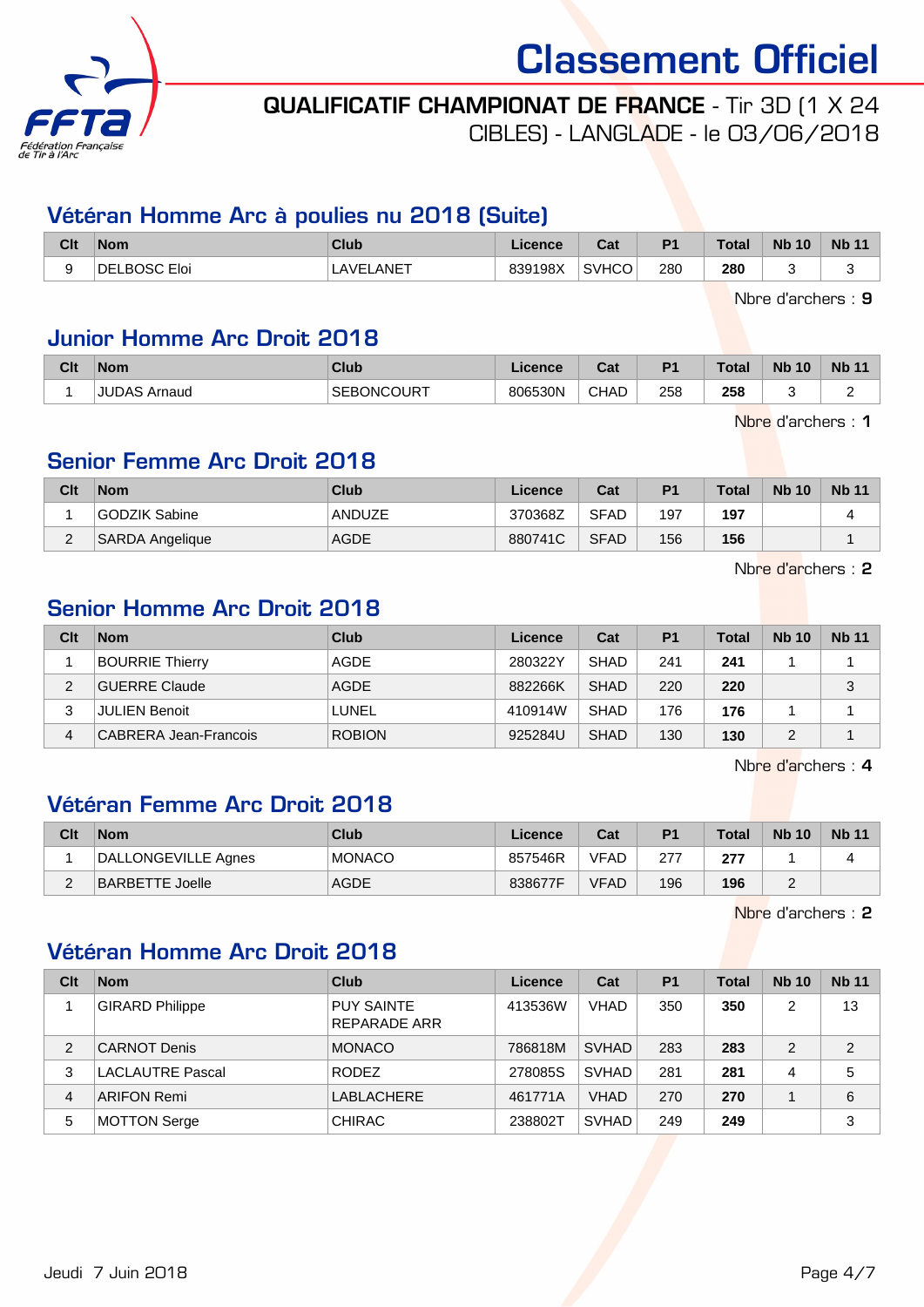

# QUALIFICATIF CHAMPIONAT DE FRANCE - Tir 3D (1 X 24

CIBLES) - LANGLADE - le 03/06/2018

### Vétéran Homme Arc Droit 2018 (Suite)

| Clt | <b>Nom</b>             | Club               | Licence | Cat          | <b>P1</b> | <b>Total</b> | <b>Nb 10</b> | <b>Nb 11</b>   |
|-----|------------------------|--------------------|---------|--------------|-----------|--------------|--------------|----------------|
| 6   | <b>SENELLIER Jacky</b> | LANGLADE           | 280364U | <b>SVHAD</b> | 244       | 244          |              | 4              |
| 7   | <b>TRIBOT Gilles</b>   | <b>AGDE</b>        | 797011S | <b>VHAD</b>  | 243       | 243          |              | 8              |
| 8   | <b>PALADAN Patrick</b> | ROCHEFORT DU GARD  | 714227J | <b>VHAD</b>  | 238       | 238          | 3            | 4              |
| 9   | <b>MAUBON Eric</b>     | <b>PIERRELATTE</b> | 703178Z | <b>VHAD</b>  | 238       | 238          |              | 4              |
| 10  | <b>BLANC Jean</b>      | <b>BONNIEUX</b>    | 000379M | <b>SVHAD</b> | 197       | 197          |              | $\overline{2}$ |
| 11  | <b>JUDAS Franck</b>    | <b>SEBONCOURT</b>  | 806529M | <b>VHAD</b>  | 143       | 143          | 2            |                |
| 12  | <b>GILLY Serge</b>     | <b>ANDUZE</b>      | 864074L | <b>VHAD</b>  | 70        | 70           |              |                |

Nbre d'archers : 12

#### Cadet Femme Arc Libre 2018

| Clt | <b>Nom</b>             | <b>Club</b> | Licence | Col.<br>val        | D <sub>4</sub> | <b>Total</b> | <b>N<sub>b</sub></b><br>10 | <b>Nb</b>   |
|-----|------------------------|-------------|---------|--------------------|----------------|--------------|----------------------------|-------------|
|     | <b>GUERRE Mathilde</b> | <b>AGDE</b> | 379576L | $\cap$<br>◡<br>. L | 429            | 429          |                            | $\sim$<br>- |

Nbre d'archers : 1

## Junior Homme Arc Libre 2018

| Clt | <b>Nom</b>      | Club                    | Licence | Cat         | P <sub>1</sub> | Total     | <b>Nb</b><br>10 | <b>Nb 11</b> |
|-----|-----------------|-------------------------|---------|-------------|----------------|-----------|-----------------|--------------|
|     | Felix<br>'GILL\ | ANDUZE<br>$\sim$ $\sim$ | 762212S | <b>JHTL</b> | 439            | 439<br>__ |                 | 19           |

Nbre d'archers : 1

#### Senior Femme Arc Libre 2018

| Clt | <b>Nom</b>             | Club              | Licence | Cat         | P <sub>1</sub> | <b>Total</b> | <b>Nb 10</b> | <b>Nb 11</b> |
|-----|------------------------|-------------------|---------|-------------|----------------|--------------|--------------|--------------|
|     | EYMARD Anais           | <b>BOLLENE</b>    | 883979X | <b>SFTL</b> | 443            | 443          | 15           |              |
|     | KIENER Audrey          | ROCHEFORT DU GARD | 363305X | <b>SFTL</b> | 424            | 424          |              | 14           |
|     | <b>GUERRE Christel</b> | AGDE              | 883299H | <b>SFTL</b> | 397            | 397          |              | 14           |

Nbre d'archers : 3

#### Senior Homme Arc Libre 2018

| Clt            | <b>Nom</b>                 | Club                                  | Licence | Cat         | P <sub>1</sub> | <b>Total</b> | <b>Nb 10</b> | <b>Nb 11</b> |
|----------------|----------------------------|---------------------------------------|---------|-------------|----------------|--------------|--------------|--------------|
|                | <b>GRIVOTET Christophe</b> | <b>GRAULHET</b>                       | 397695C | <b>SHTL</b> | 501            | 501          | 29           | 15           |
| 2              | <b>MARINI Cedric</b>       | <b>VEDENE</b>                         | 396994R | <b>SHTL</b> | 499            | 499          | 31           | 11           |
| 3              | <b>PAUNER Joan</b>         | <b>MIRAMAS</b>                        | 367672U | <b>SHTL</b> | 497            | 497          | 27           | 16           |
| $\overline{4}$ | DRUGUET Joel               | <b>MIRAMAS</b>                        | 784967A | <b>SHTL</b> | 490            | 490          | 22           | 20           |
| 5              | <b>ARNOUX Christophe</b>   | <b>VENTABREN</b>                      | 272954P | <b>SHTL</b> | 490            | 490          | 22           | 20           |
| 6              | <b>GERARD Cedric</b>       | <b>MARSEILLE TROIS</b><br><b>LUCS</b> | 451225M | <b>SHTL</b> | 481            | 481          | 19           | 23           |
|                | <b>MAIGRON Olivier</b>     | ROCHEFORT DU GARD                     | 606794J | <b>SHTL</b> | 476            | 476          | 14           | 25           |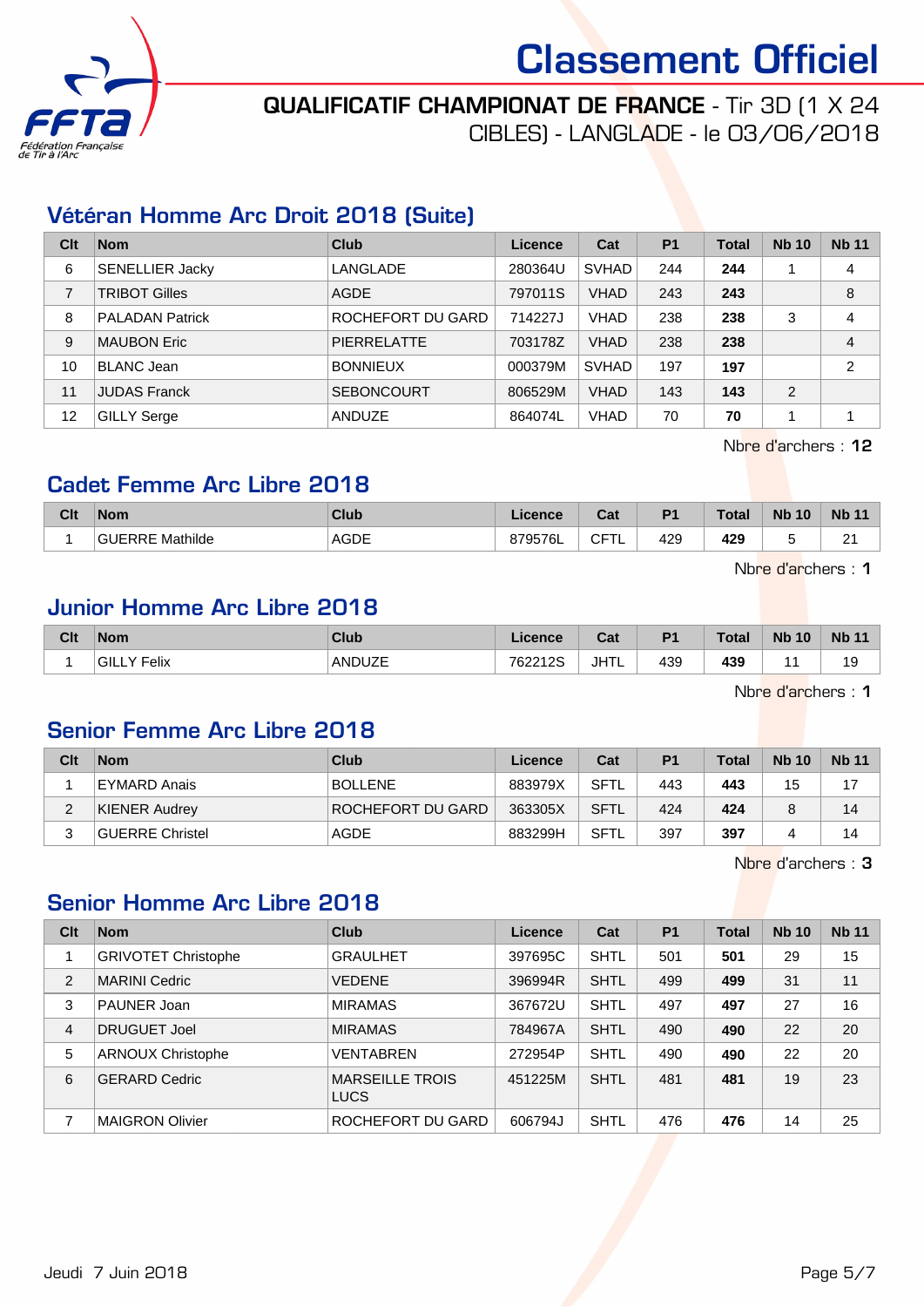

# QUALIFICATIF CHAMPIONAT DE FRANCE - Tir 3D (1 X 24

CIBLES) - LANGLADE - le 03/06/2018

### Senior Homme Arc Libre 2018 (Suite)

| Clt | <b>Nom</b>               | Club                                  | Licence | Cat         | <b>P1</b> | <b>Total</b> | <b>Nb 10</b> | <b>Nb 11</b> |
|-----|--------------------------|---------------------------------------|---------|-------------|-----------|--------------|--------------|--------------|
| 8   | <b>VERRIER Eric</b>      | <b>AGDE</b>                           | 298618K | <b>SHTL</b> | 469       | 469          | 16           | 20           |
| 9   | <b>BARBES Vincent</b>    | <b>MARGUERITTES</b>                   | 455951Z | <b>SHTL</b> | 467       | 467          | 19           | 16           |
| 10  | <b>BONNET Guerric</b>    | <b>ROBION</b>                         | 338465X | <b>SHTL</b> | 463       | 463          | 21           | 14           |
| 11  | <b>SARDA Florent</b>     | AGDE                                  | 839077R | <b>SHTL</b> | 443       | 443          | 15           | 17           |
| 12  | <b>FILIPOZZI Thierry</b> | <b>MIRAMAS</b>                        | 329520Z | <b>SHTL</b> | 437       | 437          | 10           | 18           |
| 13  | CHALANDE Xavier          | <b>MARSEILLE TROIS</b><br><b>LUCS</b> | 954787M | <b>SHTL</b> | 402       | 402          | 8            | 10           |
| 14  | JOLY Emmanuel            | <b>LABLACHERE</b>                     | 898215W | <b>SHTL</b> | 400       | 400          | 7            | 13           |
| 15  | <b>HUET Michel</b>       | <b>LUNEL</b>                          | 906384A | <b>SHTL</b> | 343       | 343          | 6            | 10           |

Nbre d'archers : 15

# Vétéran Femme Arc Libre 2018

| Clt | <b>Nom</b>                | Club           | Licence | Cat         | P <sub>1</sub> | <b>Total</b> | <b>Nb 10</b> | <b>Nb 11</b> |
|-----|---------------------------|----------------|---------|-------------|----------------|--------------|--------------|--------------|
|     | PAUNER Regine             | <b>MIRAMAS</b> | 468585G | VFTL        | 447            | 447          | 17           | 12           |
| ◠   | MAUBON Isabelle           | PIERRELATTE    | 703182D | <b>VFTL</b> | 416            | 416          |              | 17           |
|     | <b>DE MEYER Catherine</b> | 'LABLACHERE    | 073871V | VFTL        | 282            | 282          |              |              |

Nbre d'archers : 3

### Vétéran Homme Arc Libre 2018

| Clt            | <b>Nom</b>                 | Club                                  | Licence | Cat          | P <sub>1</sub> | <b>Total</b> | <b>Nb 10</b>   | <b>Nb 11</b> |
|----------------|----------------------------|---------------------------------------|---------|--------------|----------------|--------------|----------------|--------------|
| 1              | <b>PAUNER Bernard</b>      | <b>MIRAMAS</b>                        | 275224G | <b>VHTL</b>  | 485            | 485          | 21             | 19           |
| 2              | <b>TRAMUTOLA Roland</b>    | <b>MIRAMAS</b>                        | 329265X | <b>VHTL</b>  | 469            | 469          | 16             | 20           |
| 3              | <b>GUTH Bruno</b>          | AGDE                                  | 372861J | <b>VHTL</b>  | 464            | 464          | 12             | 25           |
| $\overline{4}$ | DOSSAL Jean-Luc            | <b>ST CHRISTOL LEZ</b><br><b>ALES</b> | 664802L | <b>VHTL</b>  | 440            | 440          | 91             |              |
| 5              | <b>ALVAREZ Jean Pierre</b> | MILLAU                                | 365097V | <b>SVHTL</b> | 431            | 431          | 10             | 13           |
| 6              | <b>FERNANDEZ Michel</b>    | <b>MONTPEYROUX</b>                    | 821021P | <b>SVHTL</b> | 411            | 411          | $\overline{4}$ | 15           |
| 7              | <b>PERRET Dominique</b>    | <b>ANDUZE</b>                         | 870146L | <b>SVHTL</b> | 340            | 340          | 3              | 4            |
| 8              | <b>REY Philippe</b>        | ROCHEFORT DU GARD                     | 920184A | <b>VHTL</b>  | 324            | 324          | 3              | 9            |
| 9              | <b>HOUBRON Alain</b>       | <b>PIERRELATTE</b>                    | 754265D | <b>SVHTL</b> | 320            | 320          | 4              | 3            |
| 10             | <b>LANDO Patrick</b>       | <b>ROBION</b>                         | 354080V | <b>SVHTL</b> | 309            | 309          | $\overline{4}$ | 8            |

Nbre d'archers : 10

# Senior Femme Arc Chasse 2018

| Clt | ∣Nom                 | Club                    | ∟icence | <b>Dol</b><br>⊍a | P <sub>1</sub> | <b>Total</b> | <b>Nb 10</b> | <b>Nb 11</b> |
|-----|----------------------|-------------------------|---------|------------------|----------------|--------------|--------------|--------------|
|     | PALADAN<br>Christine | l GARD<br> ROCHEFORT DU | 739469W | <b>SFAC</b>      | 229            | 229          |              |              |

Nbre d'archers : 1